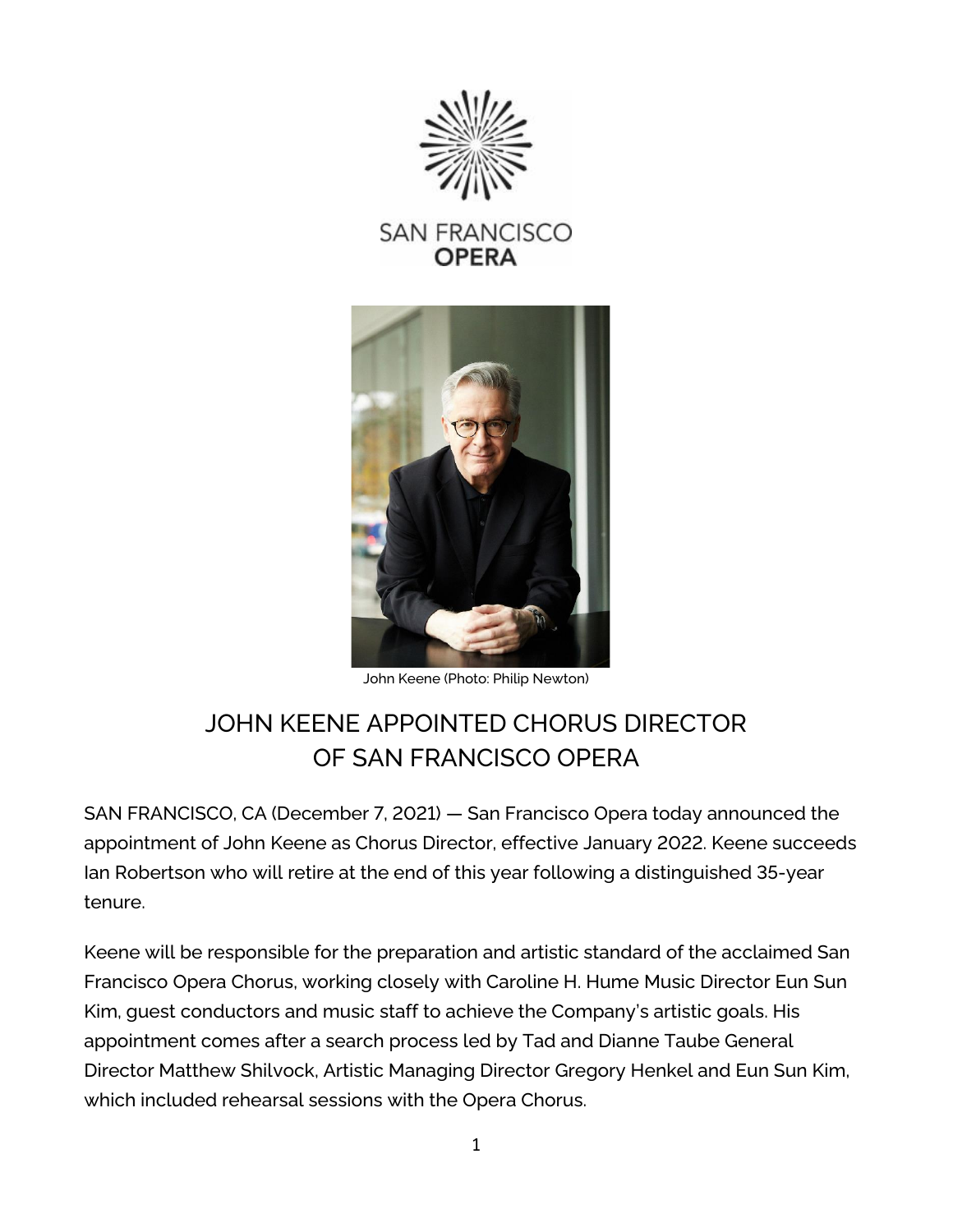Keene, who is currently Head of Music Staff and Chorus Master at Seattle Opera, will work remotely starting in January before relocating to the Bay Area to begin rehearsals for the Company's summer season productions of Mozart's *Don Giovanni*, Bright Sheng and David Henry Hwang's *Dream of the Red Chamber* and a Verdi concert led by Eun Sun Kim. He will also begin preparing the Opera Chorus for the Company's upcoming 2022-23 Centennial Season.

## John Keene said:

*I could not be more excited to join San Francisco Opera as Chorus Director. It is a great honor and privilege to be given the trust of carrying on the exceptional legacy built by Ian Robertson within this great company. I was inspired by the immediate connection I felt with the Chorus when we rehearsed together recently, and I am so looking forward to our work of bringing the highest possible artistic standard onstage for our audiences. Working closely with Music Director Eun Sun Kim is another aspect of this new challenge which fills me with eagerness to get started. With deep respect and gratitude for the many shoulders on which I stand, I am ready to help bring great opera to life with the gifted San Francisco Opera Chorus.*

## Music Director Eun Sun Kim said:

*I have been consistently impressed by John's vision—he is a big-picture thinker who understands how things function both on stage and between departments. His sense of collaboration and his skill in music-making will enable our chorus to perform to the highest artistic standards, and I am excited for our future work together.*

General Director Matthew Shilvock said:

*As we move into the Company's second century, I am thrilled to be welcoming John Keene to the Opera as our next Chorus Director. Seeing John rehearse with the Chorus recently was a joy. The connection, respect, wisdom and energy that he shared with the Chorus over just a few hours gave us great excitement for the possibilities ahead. John will carry forward the extraordinary legacy of Ian Robertson, partnering with Eun Sun Kim to keep San Francisco Opera on the leading edge of musical and theatrical excellence.*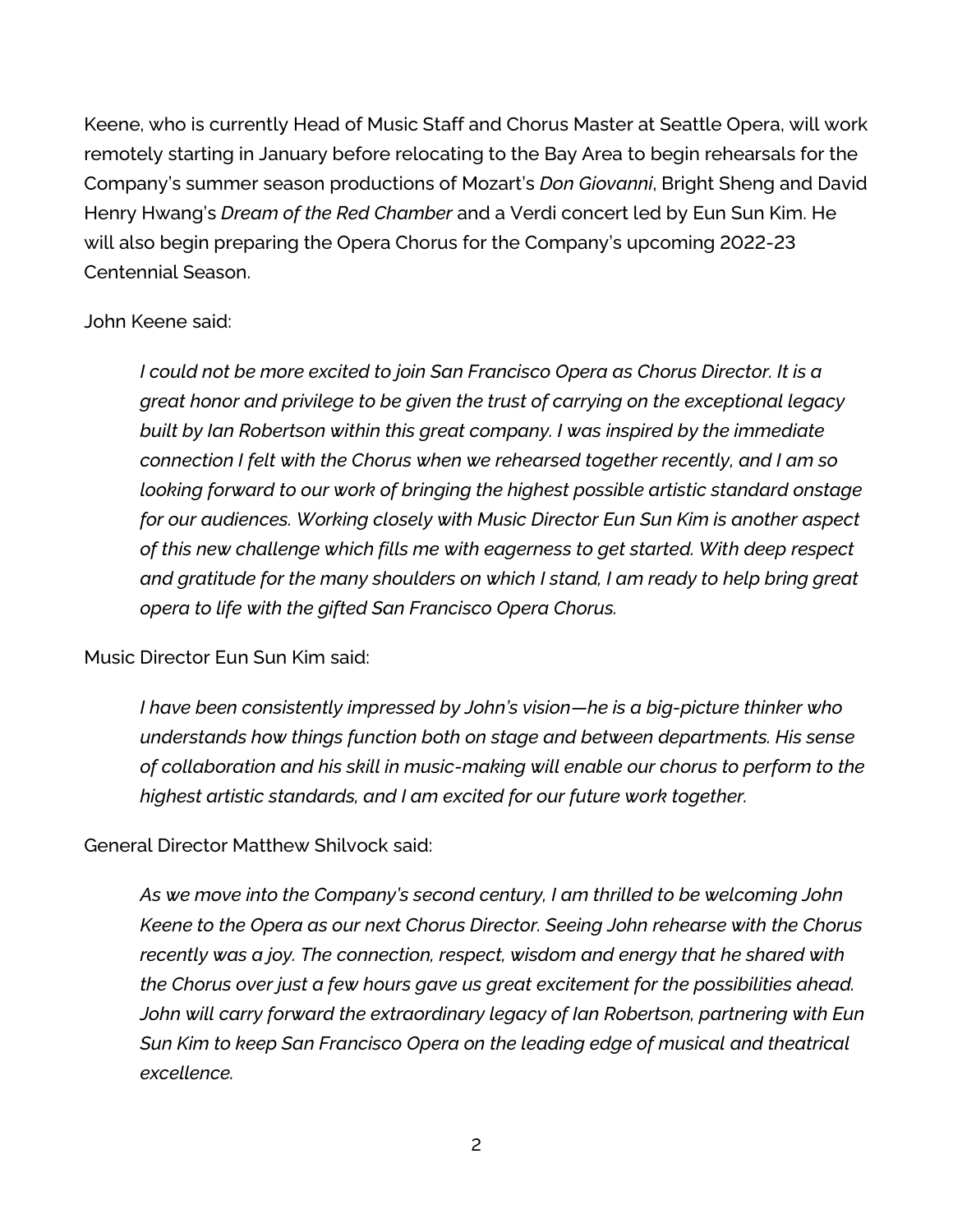American Guild of Musical Artists (AGMA) representative and San Francisco Opera Chorister Sally Mouzon said:

*We are very excited to welcome Maestro Keene as our new Chorus Director. He has big shoes to fill, but I have every confidence that he can fill them. We felt an immediate connection with him: his style, his humor and his professionalism meshed very well with our group. In working with us, he demonstrated terrific musicality and a great ear, he was clear and easy to follow, and he showed a clear respect for us, as well as an ability to work with us as experienced professionals. I definitely look forward to what the San Francisco Opera Chorus will be in our next era.*

Keene made his Seattle Opera debut in 2012 preparing the company's chorus for Beethoven's *Fidelio* conducted by Asher Fisch. With Seattle Opera he also conducted the company premiere of Laura Kaminsky's *As One* and was assistant conductor for Wagner's four-part *Der Ring des Nibelungen* (*The Ring of the Nibelung*) and acted as musical consultant for the recording of the *Ring* cycle issued on the Avie label. Previously he served as Head of Music Staff and Chorus Master with Florida Grand Opera where he worked with Plácido Domingo, Marcello Giordani, Dmitri Hvorostovsky, Sherrill Milnes, Renata Scotto and Bryn Terfel, among others. His operatic resume includes affiliations with Opera Theatre of Saint Louis, New Orleans Opera and San Francisco Opera Center with whom he conducted the touring production of *Il Barbiere di Siviglia* in 1996 to celebrate Western Opera Theater's thirtieth anniversary,

Well known for his collaborative spirit and profound love of the art form, Keene has made many deep, life-long impacts throughout the operatic field:

#### Greer Grimsley, bass-baritone

*What wonderful news about John Keene being appointed the new Chorus Director for San Francisco Opera. I've known John for quite a few years and the gifts which San Francisco will be getting, to name a few, are his amazing musicality and insights, his impeccable professionalism and his unrelenting focus at the task at hand. All this combined with his humanity, kindness and sensitivity only serve to amplify and imbue the music John makes and inspires others to do the same. I'm fortunate to call him my friend! To San Francisco Opera and John a huge 'toi, toi, toi!'*

#### Daniela Mack, mezzo-soprano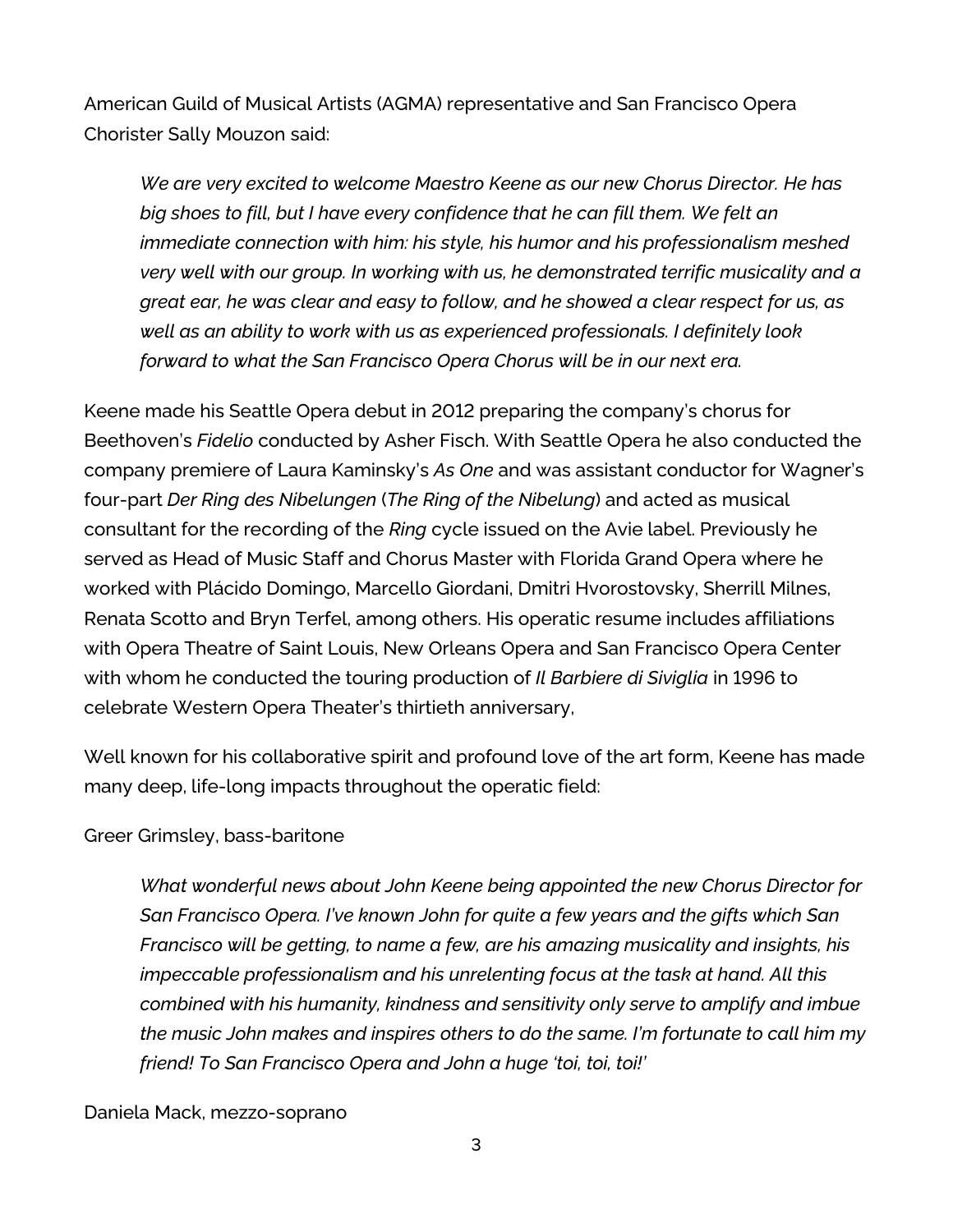*John has been in my life for the past twenty years as a teacher, coach, conductor, mentor, collaborator and dear friend. My years as a student were guided by his gentle and incredibly informed counsel. He has an extraordinary well of knowledge and experience in this art form and a true love of opera and the human voice. His support of my artistry was instrumental in paving the way for my personal success, and I can still hear his voice coaching me through repertoire and sharing his wisdom with me all these years later. He is a brilliantly sensitive and giving musician and a beautiful soul, and I have no doubt that he will lead and support the San Francisco Opera Chorus with integrity and kindness.*

#### Lisette Oropesa, soprano

*John Keene was one of the earliest musical mentors I had in my life, when he joined the voice/opera faculty at Louisiana State University. He gave coachings, played rehearsals and prepared us, taught us about style and nuance and also conducted operas. As a coach he always worked at a high level and managed to inspire the best in me with his knowledge, patience and thoughtful way of communicating. We worked on so much together, from Mozart to bel canto, and he truly was a wealth of knowledge but also humble enough to believe in the need for intense preparation. He made me want to always be improving but to not lose myself in the process. We have collaborated on recitals, and he is a beautiful pianist to work with as well! I know that everywhere he goes he brings a beautiful, jovial energy, as well as an immense respect for the work he does. I cannot wait to hear what wonderful things his musical leadership will inspire at San Francisco Opera.*

## Russell Thomas, tenor

*I'm incredibly excited to learn of the appointment of Maestro John Keene as Chorus Director of the San Francisco Opera. I've known John for several years and have had the honor to perform in productions with his chorus in Seattle. They are always prepared extremely well and with such a high quality of musicality and drama. John is a kind, patient and steady leader that I'm proud to have gotten to know over the years. The union of the phenomenal musicians of the San Francisco Opera Chorus and the dedicated leadership of John Keene will be a force to reckon with for years to*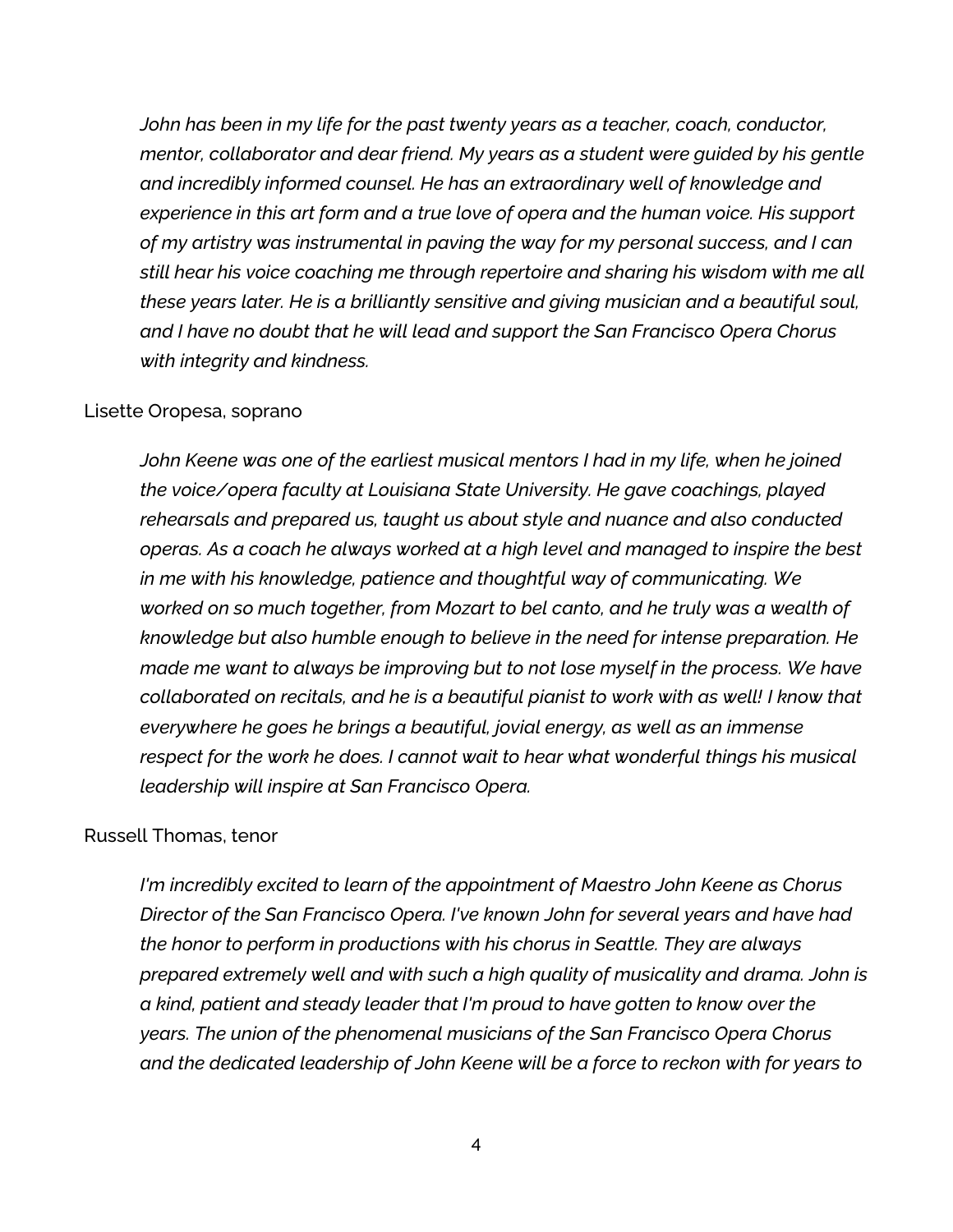*come. I can't think of a better person to fill the legendary shoes of Maestro Robertson. San Francisco is so lucky!*

# ABOUT THE SAN FRANCISCO OPERA CHORUS

The San Francisco Opera Chorus was formally established in 1927 by Company founder and General Director Gaetano Merola, who also served as the ensemble's director through 1943. As part of General Director Kurt Herbert Adler's development of the Company, the Chorus became full-time in 1981. Today, the Chorus consists of a Regular Chorus and an Extra Chorus, which can expand the ensemble to 100 singers or more in larger operas. The Opera Chorus was the subject of the 1991 Academy Award-winning feature-length documentary *In the Shadow of the Stars* and has been featured in numerous video presentations, beginning in 1979 with an international live telecast of *La Gioconda* and continuing with DVD releases of *Mefistofele*, *Porgy and Bess* and *Show Boat*. The Opera Chorus is proudly represented by the American Guild of Musical Artists (AGMA).

# # # # #

San Francisco Opera is sponsored, in part, by The Dolby Family, Carol and Dixon Doll, Bertie Bialek Elliott, Peter Fenton and Kate Greer, Keith and Priscilla Geeslin, Gordon Getty, John A. and Cynthia Fry Gunn, Burgess and Elizabeth Jamieson, Franklin and Catherine Johnson, Edmund W. and Jeannik Méquet Littlefield Fund, Steven M. Menzies, Bernard and Barbro Osher, Jan Shrem and Maria Manetti Shrem, Dianne and Tad Taube, Phyllis C. Wattis Endowment Funds, Diane B. Wilsey, and Barbara A. Wolfe.

Yamaha is the official piano of San Francisco Opera.

San Francisco Opera would like to acknowledge the team of UCSF doctors who have provided guidance in planning the Company's safe return to the stage. Thank you to Drs. George Rutherford, Mark Almond, Robert Harrison, Sânziana Roman and Clark Rosen.

San Francisco Opera is supported, in part, by a grant from Grants for the Arts.



OFFICIAL AIRLINE